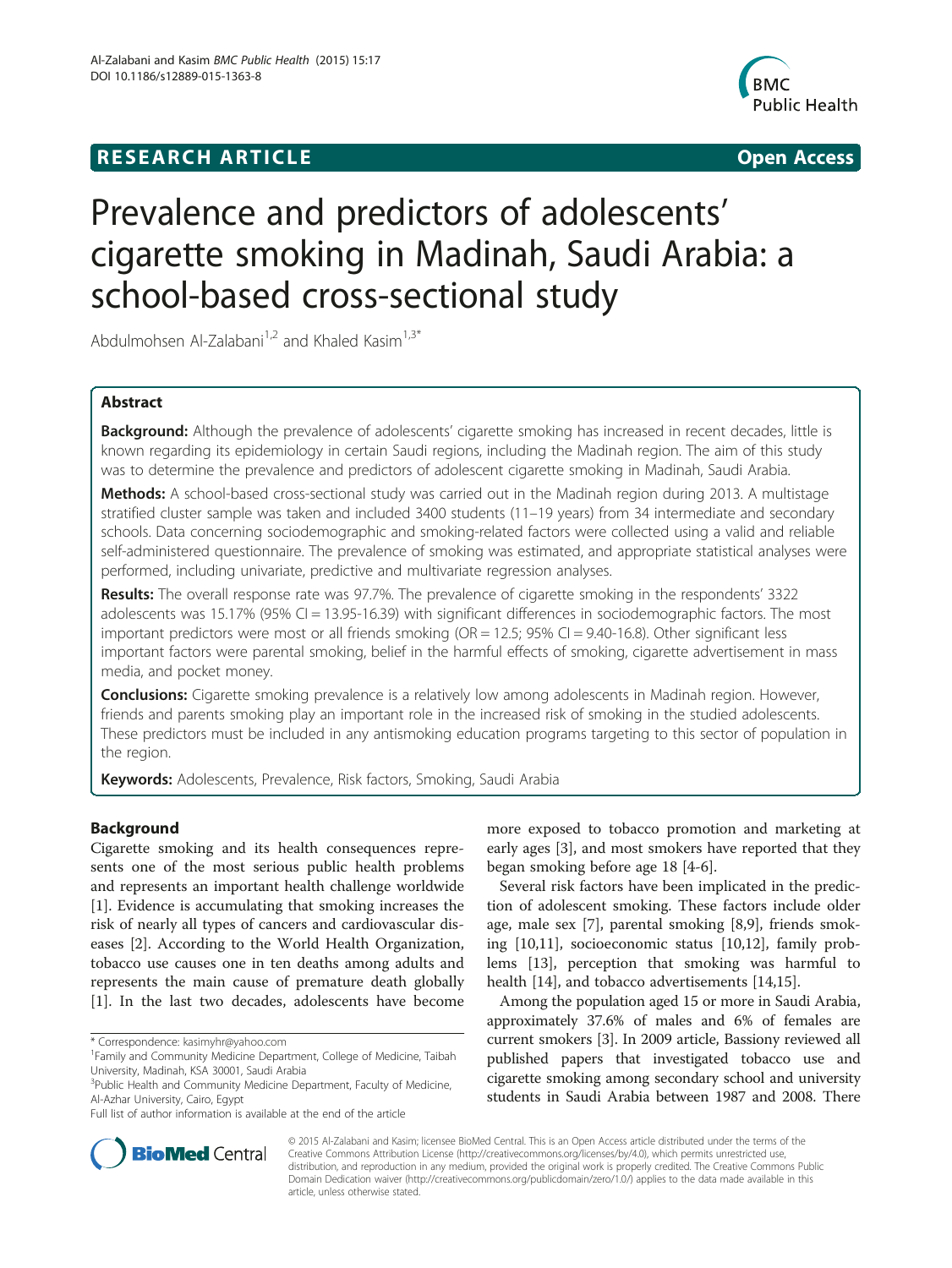were 22 studies; 10 included secondary school students, and 12 included university students. Most of these studies were conducted in Riyadh, Saudi Arabia, and no study from Madinah was found. According to this review, the prevalence of cigarette smoking in secondary school students ranged from 12% to 29.8%, and among university students, it ranged from 2.4% to 37%, with the lowest prevalence being among female and medical students [[16](#page-6-0)]. A similar high prevalence of adolescents' cigarette smoking was also reported in recent Saudi studies conducted in Jeddah [[11](#page-6-0)] and Riyadh [[17,18\]](#page-6-0). The prevalence rate of adolescent smoking in these studies was 37%, 31% and 29%, respectively.

Despite the above-mentioned studies, including those in the Bassiony review, there is still a lack in Saudi literature about adolescent smoking and its predictors in certain Saudi Arabia regions, including the Madinah city. From this point of view, the present study aimed to estimate the current prevalence of cigarette smoking among intermediate and secondary school students in the Madinah region and to determine the most important predictors associated with the risk of adolescent smoking in this region.

#### Methods

The present school-based cross sectional study recruited intermediate and secondary school students from Madinah city, Saudi Arabia, to determine the prevalence and predictors of cigarette smoking among them. Madinah city is the second holiest city in the Hejaz region of western Saudi Arabia, and the capital of Al Madinah Province. The Saudi population of Madinah city was 784,722 according to 2010 Census [\[19\]](#page-6-0). The basic educational system in Saudi Arabia is divided into primary, intermediate and secondary. Primary education lasts six years, and children at the age of 6 enter the first grade of primary education. Intermediate education lasts three years, and secondary education lasts three years and this is the final stage of general education [[20](#page-6-0)]. In this study, all intermediate and secondary school students in Madinah city were eligible, and no exclusion criteria were used.

# Sampling procedures

The study analyzed data from 3322 intermediate and secondary school students from the Madinah region, Saudi Arabia, to determine the prevalence and predictors of cigarette smoking among them. A multistage, stratified cluster sampling procedure was used. The schools in the Madinah region have been defined in strata according to level (intermediate vs. secondary), status (public vs. private) and students' sex (male vs. female), with the final sample being proportional to the size of the stratum. Within each stratum, a cluster sampling was used in which the primary sampling unit was the school. Schools were selected in proportion to their size. Finally, from each

randomly selected school, one class from each grade was randomly selected. All students in each selected class were invited to participate.

The primary calculated sample of this study was 780 students based on averages of the estimated smoking prevalence among school students in previous Saudi studies (20-30%), an assumed precision of 3% and a confidence interval of 95%. To obtain the same level of accuracy in both male and female students as well as in intermediate and secondary schools, the sample size was quadrupled to 3120 students. Accounting for nonresponse, the sample size increases to 3400 students.

#### Data collection

The questionnaire used in this study was adapted from the Global Youth Tobacco Survey (GYTS) questionnaire [[19\]](#page-6-0). The GYTS is a self-administered questionnaire consisting of 56 core questions designed to gather data on the prevalence of cigarette smoking and its associated risk factors. The questionnaire covered data about the sociodemographic and behavioral characteristics of the respondents, and included questions about their smoking status, smoking related factors, and knowledge about the hazards and long-term consequences of smoking.

All question items were translated into Arabic, which was verified by back-translation performed by a different bilingual person. Disagreement in the translation was resolved by discussion between translators and the research team. The validity of the Arabic questionnaire used was obtained from discussions with public health and tobacco-control experts, and the estimated reliability exceeded 98%.

The students were interviewed by trained public health personnel and asked to fill the Arabic version of the used GYTS questionnaire. The school officials were clearly informed about the aim and scope of the study. No student was obliged to participate in the study. Before the administration of the study questionnaire, the interviewer read out the consent form to obtain written consent of the participants and/or their teachers as Taibah University Ethics Committee waived the need for parental consent for those participants younger than 16 years. Ethical consideration was also taken to ensure the confidentiality and privacy of the collected data. Finally, the Deanship of Scientific Research Ethics Committee at Taibah University, Madinah, Saudi Arabia, approved the study protocol.

#### Study variables

Smoking status, the dependent variable, was assessed in the study questionnaire by the following questions: "During the past 30 days, how many days did you smoke cigarettes?", followed by, "During the past 30 days, on the days you smoke, how many cigarettes did you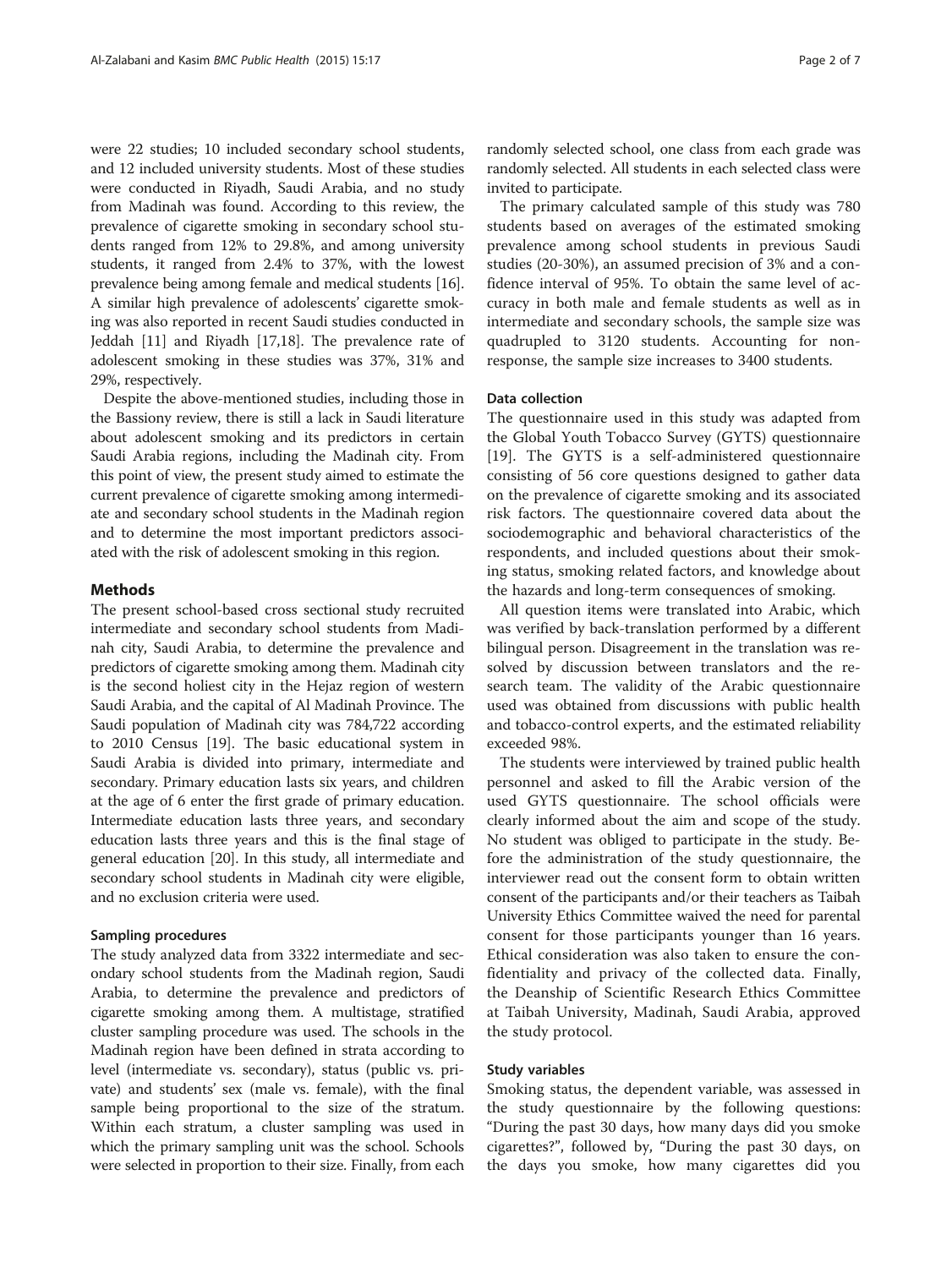usually smoke?", and, "How old were you when you first tried a cigarette?". The current smokers were defined as students who had smoked at least once in the past 30 days while never smokers were those who had never tried smoking in their lifetime [\[21\]](#page-6-0).

The explanatory variables in this study were: i) Sociodemographic characteristics: age in years  $(\leq 13, 14, 15, \geq 16)$ , sex (male vs. female), school level (intermediate vs. secondary), school status (public vs. private), pocket money (≤300SR vs. > 300 SR), education of mother and father (illiterate, basic education, and university or higher); ii) Smoking related factors: parents smoking (none, one parent smokes, both parents smoke), best friends smoking (none, some, most or all); belief that smoking is harmful (yes vs. no), belief that smokers have more friends (yes vs. no); and iii) Having seen cigarette advertisements in mass media (yes vs. no).

# Statistical analysis

All data analyses were performed using the Statistical Analysis System software package [\[22](#page-6-0)]. Descriptive statistics were used to estimate smoking prevalence. The chi square test was used to compare the smoking status of the studied adolescents by their sociodemographic characteristics. The level of statistical significance was defined as  $P \le 0.05$ . The regression analyses were first performed, variable-by-variable (univariate analyses) to estimate odds ratios (OR) and their 95% confidence intervals (95% CI) for the association of adolescents smoking with the studied risk factors. Then, all variables with a statistically significant association with the dependent variable (smoking) were included in the final predictive model based on the stepwise regression with a p value of 0.01 as entry criterion and a p value of 0.05 as exclusion criterion. Finally, the obtained predictors from stepwise model were entered into multivariate logistic regression model while controlling for age, sex, school level and parents' education as possible known confounders.

# Results

The overall response rate in this study was 97.7% (3322/ 3400), with no significant school level difference. The response rate was 97.5% (1561/1600) in intermediate schools, and 97.8% (1761/1800) in secondary schools. The prevalence of smoking among the studied adolescents was 15.17% (504/3322 (95% CI = 13.95-16.39)). The majority of adolescent smokers in this sample (75%) reported starting smoking before the age of 14 with no significant sex difference. Among smokers, those who reported to smoke more than 10 cigarettes per day were about 16%.

Table 1 presents the prevalence of smoking among adolescents by their studied sociodemographic factors. There were statistically significant differences of adolescent smoking regarding all studied factors. The prevalence

| Table 1 Current prevalence of adolescents' cigarette |
|------------------------------------------------------|
| smoking by their sociodemographic characteristics in |
| Madinah, Saudi Arabia                                |

| <b>Characteristics</b>  | <b>Smokers</b><br>$(n = 504)$ |       | <b>Non-smokers</b><br>$(n = 2818)$ |        | P value     |
|-------------------------|-------------------------------|-------|------------------------------------|--------|-------------|
|                         | No.                           | $%$ * | No.                                | $\%^*$ |             |
| Age group in years      |                               |       |                                    |        |             |
| $\leq$ 13               | 65                            | 12.4  | 461                                | 87.6   | $<.0001**$  |
| $14-$                   | 45                            | 9.4   | 434                                | 90.6   |             |
| $15 -$                  | 77                            | 13.3  | 506                                | 86.2   |             |
| $\geq 16$               | 317                           | 18.3  | 1417                               | 81.5   |             |
| Sex                     |                               |       |                                    |        |             |
| Female                  | 129                           | 8.3   | 1430                               | 91.7   | $<.0001**$  |
| Male                    | 375                           | 21.3  | 1388                               | 78.7   |             |
| <b>School level</b>     |                               |       |                                    |        |             |
| Intermediate            | 217                           | 13.9  | 1344                               | 86.1   | $0.04**$    |
| Secondary               | 287                           | 16.3  | 1474                               | 83.7   |             |
| <b>School status</b>    |                               |       |                                    |        |             |
| Public                  | 438                           | 14.9  | 2504                               | 85.1   | 0.20        |
| Private                 | 66                            | 17.4  | 314                                | 82.6   |             |
| Pocket money per month  |                               |       |                                    |        |             |
| ≤300 SR                 | 425                           | 14.3  | 2558                               | 85.6   | $0.001**$   |
| >300 SR                 | 79                            | 23.3  | 260                                | 76.7   |             |
| <b>Father education</b> |                               |       |                                    |        |             |
| Illiterate              | 62                            | 24.2  | 194                                | 75.8   | $0.0001$ ** |
| Less than university    | 277                           | 15.0  | 1573                               | 85.0   |             |
| University and higher   | 165                           | 13.5  | 1051                               | 86.5   |             |
| <b>Mother education</b> |                               |       |                                    |        |             |
| Illiterate              | 76                            | 24.0  | 240                                | 76.0   | $0.001**$   |
| Less than university    | 276                           | 13.3  | 1794                               | 86.7   |             |
| University and higher   | 152                           | 16.2  | 784                                | 83.8   |             |

\*Percentages are rounded.

\*\*Significant.

of smoking was higher among those aged 16 or more (18.3%), male (21.3%), secondary school students (16.3%), private school students (17.4%), adolescents reported pocket money less than 300 SR (14.3.0%), and adolescents in the illiterate father (24.2%) and mother (24.0%) groups.

Table [2](#page-3-0) showed the risk of adolescents' smoking with sociodemographic factors in the univariate regression models. The risk of smoking is found to increase with increasing age of the adolescents, and a significant positive association was detected among those aged 16 or more (OR = 1.17;  $95\%$  CI = 1.01-1.28). Sex of the adolescent, school level, school status, and pocket money were also shown to be positive associations with smoking. The highest positive and significant association was among male sex  $(OR = 3.00; 95\% CI = 2.42-3.70)$ , and monthly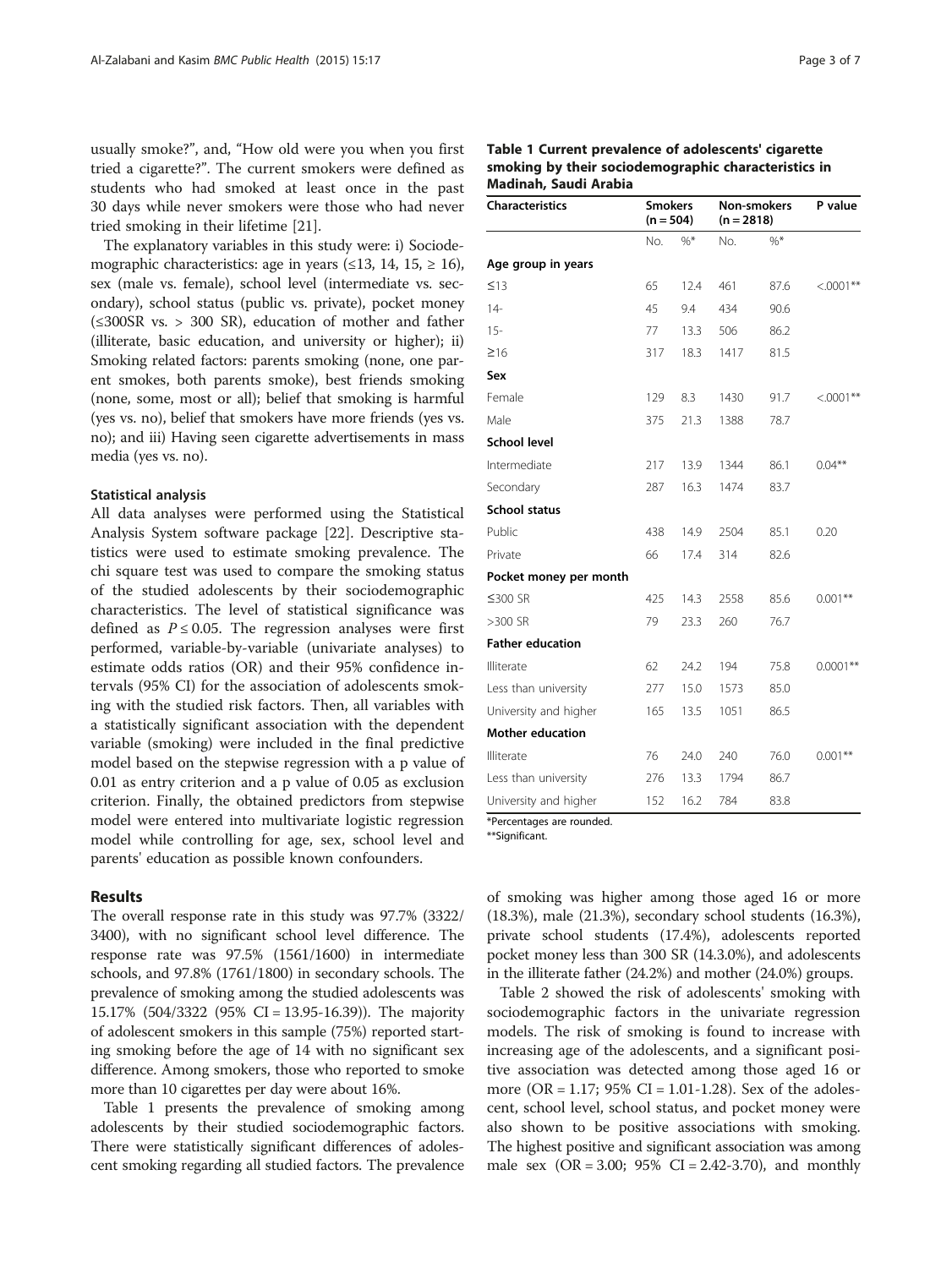<span id="page-3-0"></span>Table 2 Association of sociodemographic factors with the risk of adolescents' cigarette smoking in Madinah, Saudi Arabia

| Miawia                  |                               |                                    |      |               |
|-------------------------|-------------------------------|------------------------------------|------|---------------|
|                         | <b>Smokers</b><br>$(n = 504)$ | <b>Non-smokers</b><br>$(n = 2818)$ | OR   | 95% CI        |
| Age group in years      |                               |                                    |      |               |
| $\leq$ 13               | 65                            | 461                                | 1.00 | Ref.          |
| $14 -$                  | 45                            | 434                                | 0.74 | $0.49 - 1.10$ |
| $15 -$                  | 77                            | 506                                | 1.04 | $0.87 - 1.24$ |
| $\geq 16$               | 317                           | 1417                               | 1.17 | 1.06-1.28     |
| Sex                     |                               |                                    |      |               |
| Female                  | 129                           | 1430                               | 1.00 | Ref.          |
| Male                    | 375                           | 1388                               | 3.00 | 2.40-3.70     |
| <b>School level</b>     |                               |                                    |      |               |
| Intermediate            | 217                           | 1344                               | 1.00 | Ref.          |
| Secondary               | 287                           | 1474                               | 1.21 | $0.99 - 1.46$ |
| <b>School status</b>    |                               |                                    |      |               |
| Public                  | 438                           | 2504                               | 1.00 | Ref.          |
| Private                 | 66                            | 314                                | 1.20 | $0.90 - 1.60$ |
| Pocket money per month  |                               |                                    |      |               |
| ≤300 SR                 | 425                           | 2558                               | 1.00 | Ref.          |
| $>300$ SR               | 79                            | 260                                | 1.83 | 1.39-2.40     |
| <b>Father education</b> |                               |                                    |      |               |
| Illiterate              | 62                            | 194                                | 1.00 | Ref.          |
| Less than university    | 277                           | 1573                               | 0.55 | $0.40 - 0.75$ |
| University and higher   | 165                           | 1051                               | 0.49 | $0.35 - 0.68$ |
| <b>Mother education</b> |                               |                                    |      |               |
| Illiterate              | 76                            | 240                                | 1.00 | Ref.          |
| Less than university    | 276                           | 1794                               | 0.49 | $0.36 - 0.65$ |
| University and higher   | 152                           | 784                                | 0.61 | $0.44 - 0.84$ |

Table 3 Association of smoking related factors with the risk of adolescents' cigarette smoking in Madinah, Saudi

Arabia

Smokers  $(n = 504)$ Non-smoker  $(n = 2818)$ OR 95% CI Parents smoking No 393 2254 1.00 Ref. One parent 135 526 1.69 1.35-2.10 Both 26 38 4.50 2.70-7.50 Friends smoking No 94 1799 1.00 Ref. Some 233 780 4.70 4.43-7.36 Most or all  $127$  239 14.10 10.6-18.8 Belief that smoking is harmful No 96 247 1.00 Ref. Yes 408 2571 0.40 0.32-0.53 Belief that smokers have more friends No 196 962 1.00 Ref. Yes 308 1856 1.22 1.00-1.49 Have seen cigarette advertisements in mass media No 499 2319 1.00 Ref.

pocket money more than  $300SR$  (OR = 1.83; 95% CI = 1.39-2.40). Parents' education, however, appeared to have reducing effects on the risk of adolescents smoking. The risk was reduced by approximately 51% and 39%, respectively, among adolescents in highly educated father and mother groups.

Table 3 shows the univariate analyses for the association between adolescents' smoking and smoking-related factors. There has been a significant positive association between smoking and the following factors: parents smoking, friends smoking, and cigarette advertisements. The highly significant risks were associated with friends smoking in terms of most or all friends smoking  $(OR =$ 14.10; 95% CI = 10.60-18.8), and some friends smoking (4.70; 95% CI = 4.43-7.36). Parental smoking was also positively associated with adolescent smoking. The risk was  $1.69$  (95% CI = 1.35-2.10) among adolescents having one parent smoking and  $4.50$  (95% CI = 2.70-7.50) among

those having both parents smoking. The risk was also increased among adolescents who reported seeing cigarette advertisements in different mass media (OR = 1.50; 95% CI =  $1.19-1.87$ ). In contrast, however, the risk of smoking was reduced among adolescents who believed in the harmful effects of smoking (OR = 0.40; 95%  $CI = 0.32 - 0.53$ ).

Yes 123 381 1.50 1.19-1.87

Table [4](#page-4-0) displays the results of the predictive regression model including all variables with statistically significant odds ratios in the previous tables. The adjusted predictors of adolescents' smoking in this study were friends smoking, parents smoking, belief in the harmful effects of smoking, and cigarette advertisement in mass media. The risk was significantly increased among adolescents having most or all friends smoking  $(OR = 12.5; 95\% \text{ CI} = 9.40-16.8)$ . some friends smoking  $(5.70; 95\% \text{ CI} = 4.40-7.37)$ , both parents smoking  $(2.95; 95\% \text{ CI} = 1.60-5.22)$ , those reported monthly pocket money more than 300SR (OR = 1.65; 95% CI = 1.22-2.23), and among those reported seeing cigarette advertisements in different mass media (OR =  $1.25$ ; 95%  $CI = 0.95 - 1.55$ ). According to this predictive model, however, the risk was significantly reduced by 60% among adolescents who believed in the harmful effects of smoking  $(OR = 0.40; 95\% CI = 0.30-0.55).$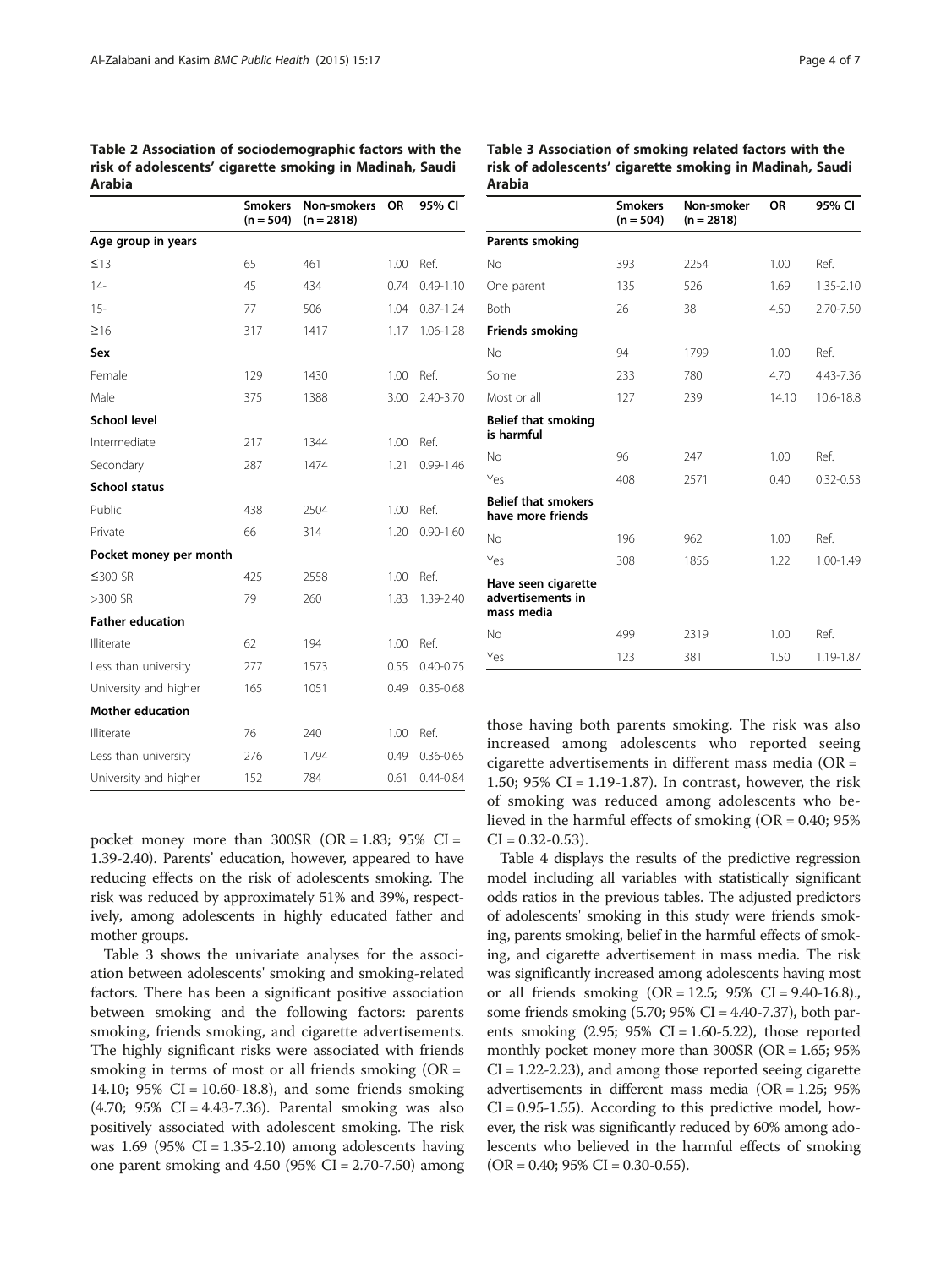|                                                        | <b>Smokers</b><br>$(n = 504)$ | Non-smokers<br>$(n = 2818)$ | $OR**$ | 95% CI        |
|--------------------------------------------------------|-------------------------------|-----------------------------|--------|---------------|
| Friends smoking                                        |                               |                             |        |               |
| No                                                     | 94                            | 1799                        | 1.00   | Ref.          |
| Some                                                   | 233                           | 780                         | 5.70   | 4.40-7.37     |
| Most or all                                            | 127                           | 239                         | 12.5   | 9.40-16.8     |
| Parents smoking                                        |                               |                             |        |               |
| No                                                     | 393                           | 2254                        | 1.00   | Ref.          |
| One parent                                             | 135                           | 526                         | 1.30   | $1.01 - 1.65$ |
| Both                                                   | 26                            | 38                          | 2.95   | 1.60-5.22     |
| Pocket money per<br>month                              |                               |                             |        |               |
| ≤300 SR                                                | 425                           | 2558                        | 1.00   | Ref.          |
| $>300$ SR                                              | 79                            | 260                         | 1.65   | $1.22 - 2.23$ |
| Have seen cigarette<br>advertisements in<br>mass media |                               |                             |        |               |
| No                                                     | 499                           | 2319                        | 1.00   | Ref.          |
| Yes                                                    | 123                           | 381                         | 1.25   | $0.95 - 1.55$ |
| <b>Belief that smoking</b><br>is harmful               |                               |                             |        |               |
| No                                                     | 96                            | 247                         | 1.00   | Ref.          |
| Yes                                                    | 408                           | 2571                        | 0.40   | $0.30 - 0.55$ |

<span id="page-4-0"></span>Table 4 Predictors of adolescents' cigarette smoking in Madinah, Saudi Arabia\*

\* Based on predictor regression model; including variables being significant in Tables [2](#page-3-0) and [3.](#page-3-0)

\*\*OR adjusted by age, sex, school level and parents' education.

# **Discussion**

The prevalence of adolescents smoking in Madinah, Saudi Arabia, was 15.17%. The prevalence was significantly higher among male (21.3%) and secondary school students (16.3%). Further analyses by sex and school level showed a significantly high prevalence of smoking among male secondary school students compared to female students (26.2% vs. 7.9%), and among male intermediate school students compared to female (17.1% vs 8.8%). A much higher prevalence of smoking among male secondary school students was also reported in recent Saudi studies. One study included 85 secondary schools for males in Jeddah, Saudi Arabia, reported a prevalence of 37.1% among the studied male adolescents [\[11\]](#page-6-0). In the Riyadh region, a smoking prevalence of 31.2% among male secondary school students age 16–18 was reported [[17](#page-6-0)]. In Al-Qassim and Tabouk regions, the prevalence of smoking among secondary school boys was also high and it was 29.8% and 34%, respectively [[23,24\]](#page-6-0). The lower rate of adolescent smoking in Madinah compared to the above mentioned cities may be attributed to the fact that; in 2002, the two holy cities of Macca and Madinah were declared cigarette free by the Custodian of the Two Holy Masjids. Since then, tremendous efforts are being exerted by the Tobacco Control Program, Ministry of Health and the Anti-Smoking Committee (nongovernmental organization) towards maintaining and ensuring the continuity of this initiative [\[25\]](#page-6-0).

The prevalence of cigarette smoking in the southern region of Saudi Arabia (Jazan city), however, was as low as 12.8% and 7.9% among male secondary and male intermediate school students [[10\]](#page-6-0); and 3.8% among all studied female students. The lower rate observed in the Jazan city, however, could be attributed to the mode of living in this region, which is completely different from that in more urbanized Saudi regions. The mode of life in this city, Jazan, imposes more supervision on teenagers because the people live in tribal links with their extended families and relatives [\[10](#page-6-0)].

The positive association observed in this study between adolescent smoking and age, sex, school level, school status, and pocket money reinforces the role of sociodemographic characteristics in adolescent smoking reported in other studies [\[26](#page-6-0)-[28\]](#page-6-0).

The results of both univariate and predictive regression models have revealed the great role friends and parents smoking plays in the increased risk of smoking in the studied adolescents. In the predictive model, the risk was significantly increased 12.5-fold among adolescents who reported most or all friends smoking and 5.7-fold among those who reported some friends smoking. The risk was also increased 1.3 times among adolescents having one parent smoking and 2.95 times among those having both parents smoking. These findings appeared consistent with that reported in recent local [[10,11,17,18](#page-6-0)] and international studies [[13](#page-6-0)-[15](#page-6-0)]. It is not surprising that parents and friends smoking were the most powerful predictors of adolescents smoking in this and other studies because most adolescents look up to family members and peers in their community and try to imitate their behavior. Furthermore, adolescents at this age tend to make friendships and social networks with their peers. The friendship pressure is expected to play an important role in the adolescents' behavior toward smoking, especially when combined with a lack of parental support and supervision, family problems [[13](#page-6-0)], and the presence of a smoking household member [[29](#page-6-0)].

Belief that smoking is harmful to health was found to be negatively associated with the risk of adolescent smoking. The risk was significantly reduced by 40% in both univariate and predictive models. Similar risk reduction was also obtained in previous studies conducted in the Republic of Congo [\[14\]](#page-6-0) and in Greece [[15](#page-6-0)], where the perception of the hazards and long-term consequences of smoking was negatively associated with adolescents smoking in these countries. These findings may reflect the crucial role of antismoking messages in schools, clubs, and other youth meeting places in discouraging cigarette use among adolescents.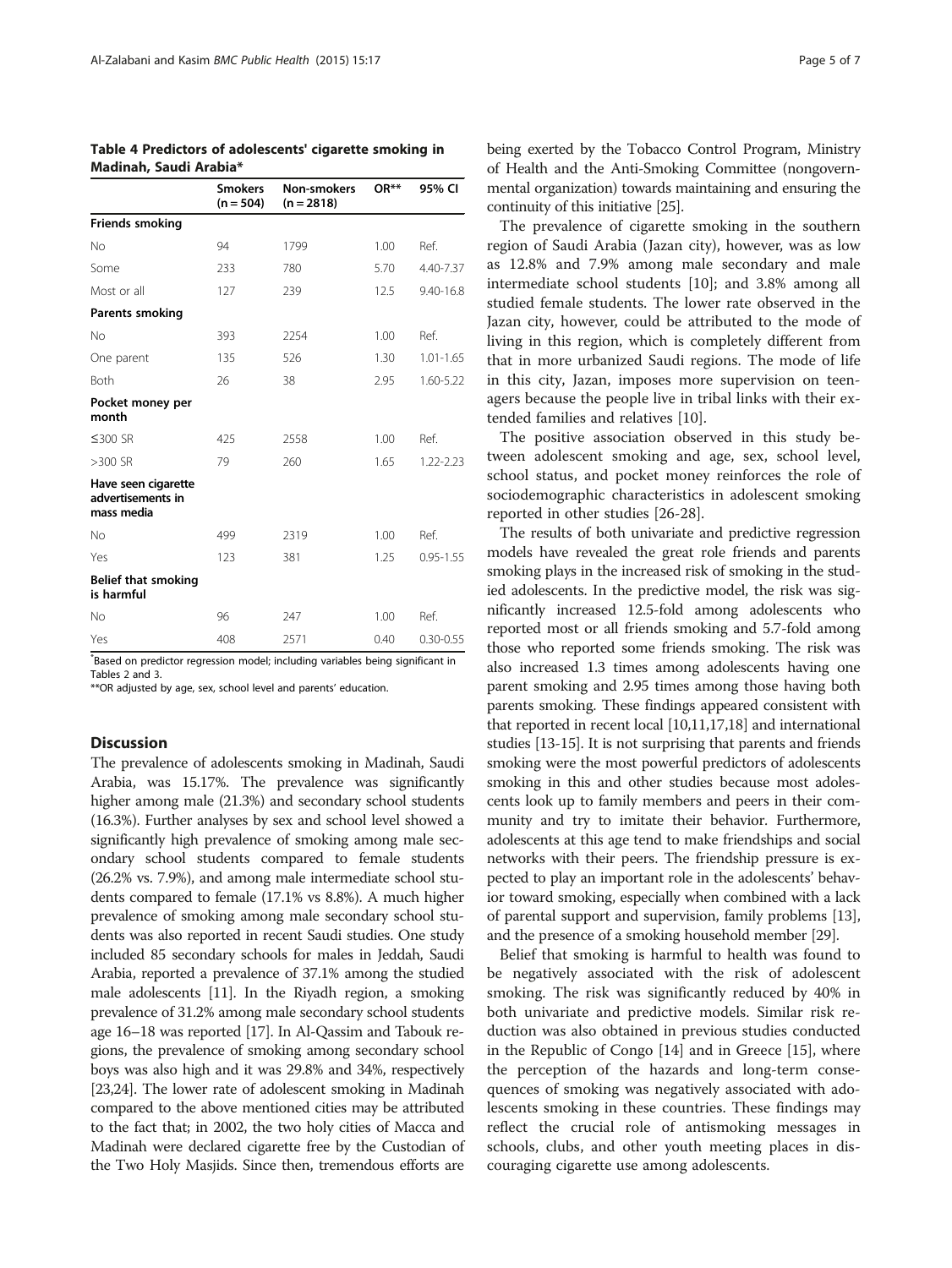<span id="page-5-0"></span>In both univariate and predictive models, cigarette advertisements in mass media, such as TV and newspapers/magazines appeared to have a positive effect on the risk of adolescent smoking in this study. The risk of smoking was significantly increased among adolescents who reported that they have seen cigarette advertisements in the univariate model with OR of  $1.50$  (95% CI = 1.19-1.87). In a previous study, the risk was 1.9 times higher among such adolescents exposed to cigarette advertisements in mass media [\[14\]](#page-6-0). In another study, antitobacco advertisements, like health warning messages on cigarette packs, have been associated with reduced adolescents smoking risk [\[30\]](#page-6-0).

The negative association between parents' education and adolescents smoking was only observed in the univariate model. The risk of smoking was reduced by 51% and 39% among adolescents in highly educated father and mother groups. Additionally, the prevalence of smoking was significantly higher among those adolescents in the illiterate father (24.2%) and mother (24%) group compared to those in the basic-education and highly educated parental groups. The educational level of parents is known to have a significant effect on adolescents' values and beliefs towards smoking and may lower the rate of developing a smoking habit among them [\[31\]](#page-6-0).

The present study appeared to have a number of strengths, include being a school-based study with a relatively large sample size and high response rate, which consolidate the study findings. The study questionnaire was comprehensive, being based on the GYTS questionnaire, and included most of the possible risk factors associated with adolescent smoking. To the best of our knowledge, this study is the first to examine the risk of adolescent smoking associated with a relatively large number of sociodemographic and smoking-related variables in Madinah. Finally, all estimated risks in this study have shown a high precision, as indicated by the observed narrowness of their confidence intervals.

This study has also number of limitations. The validation of self-reports via biomedical tests was not conducted because of organizational, logistic, and cultural constraints. This could underestimate the actual prevalence of smoking among the studied adolescents. The previous finding [[32\]](#page-6-0), however, suggests that an effective procedure to ensure anonymity can reduce the potential pressure among young people not to report their smoking habits truthfully, so the biochemical assessment of smoking is not essential. In this study, the questionnaires were self-administered anonymously. Because of the cross sectional nature, the causal influences of the risk factors cannot be determined in this study. However, the consistent strength and significant results obtained in this and other similar studies endorse both the role of these factors in adolescents smoking and the need to

address them in any adolescent smoking prevention programs tailored to youth and school students.

# **Conclusions**

The prevalence of adolescent smoking in Madinah, Saudi Arabia is a relatively low. Friends smoking, parents smoking, cigarette advertisement in mass media and monthly pocket money were the most important predictors increasing the risk of smoking in the studied adolescents. Belief in the harmful health effects of smoking, however, was associated with a reduced risk of adolescent smoking. These findings reflect the need to design an appropriate and effective antismoking education program addressing these predictors and targeting not only school students but also their friends, families and school members.

#### Competing interests

The authors declare that they have no competing interests.

#### Authors' contributions

AA had general oversight of the study, contributed conception and design, organized the field processes and the administrative work, was responsible for data collection, and participated in interpretation of results and writing. KhK contributed to the conception and design, co-wrote the Introduction, wrote the Methods and Results and Discussion sections, conducted the statistical analyses, and drafted the paper. Both authors read and approved the final manuscript.

#### Acknowledgements

The authors would like to thank all intermediate and secondary school students who participated in this study. The authors also acknowledge the teachers and administrators of all studied schools for their assistance and co-operation. This project was funded by the Deanship of Scientific Research (DSR), Taibah University, Madinah, Saudi Arabia, under grant no. 1758/1433. The authors are grateful for DSR financial support.

#### Author details

<sup>1</sup> Family and Community Medicine Department, College of Medicine, Taibah University, Madinah, KSA 30001, Saudi Arabia. <sup>2</sup>Medical Education Department College of Medicine, Taibah University, Madinah, KSA 30001, Saudi Arabia. <sup>3</sup>Public Health and Community Medicine Department, Faculty of Medicine Al-Azhar University, Cairo, Egypt.

#### Received: 17 March 2014 Accepted: 6 January 2015 Published online: 21 January 2015

#### References

- 1. World Health Organization. WHO Report on the Global Tobacco Epidemic, 2011. Geneva: WHO; 2011.
- 2. Beaglehole R, Bonita R, Horton R, Adams C, Alleyne G, Asaria P, et al. Priority actions for the non communicable disease crisis. Lancet. 2011;377 (9775):14381447.
- 3. National Cancer Institute. The role of the media in promoting and reducing tobacco use [Tobacco control, monograph no. 19, NIH Pub. No. 07–6242]. Bethesda, MD: US Department of Health and Human Services, National Institutes of Health; 2008.
- 4. Warren CW, Jones NR, Peruga A, Chauvin J, Baptiste JP, de Silva VC, et al. Global youth tobacco surveillance, 2000–2007. MMWR Surveill Summ. 2008;57:1–28.
- 5. Lim HK, Ghazali SM, Kee CC, Lim KK, Chan YY, Teh HC, et al. Epidemiology of smoking among Malaysian adult males: prevalence and associated factors. BMC Public Health. 2013;13:8.
- 6. Alexander C, Piazza M, Mekos D, Valente T. Peers, schools and adolescents cigarette smoking. J Adolescent Health. 2001;29:22–30.
- 7. Amin TT, Amr MA, Zaza B. Psychosocial predictors of smoking among secondary school students in Al-Hassa, Saudi Arabia. J Behav Med. 2011;34(5):339–50.